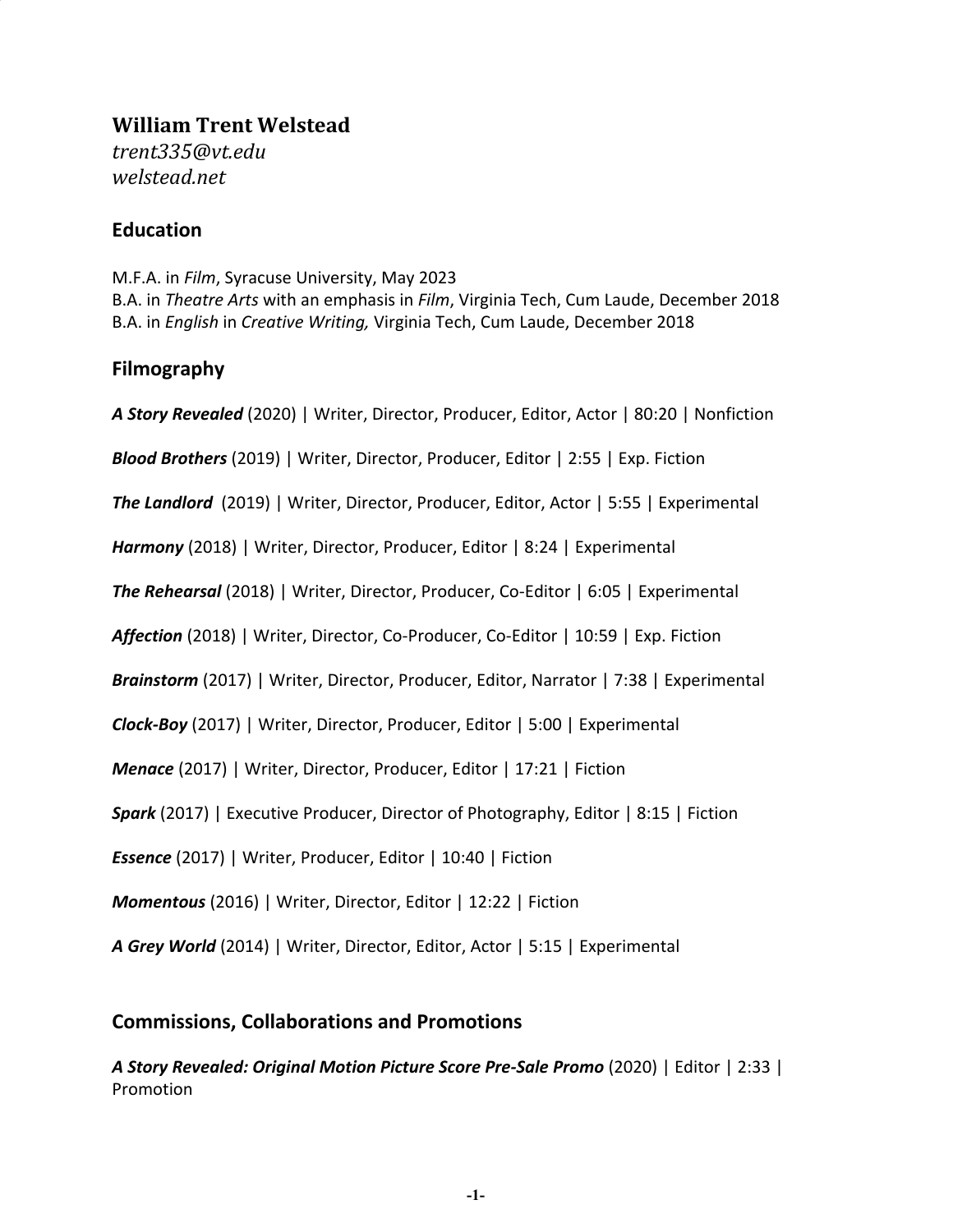**Support The Lyric<sup>1</sup>** (2020) | Director, Producer, Director of Photography, Editor | 2:00 | Commercial

*Ford Transit Hands of Innovation: All Points Broadband* (2020) | Production Assistant | 4:00 | Commercial

*A Story Revealed: Official Trailer* (2019) | Editor | 2:33 | Promotion

*A Story Revealed: Teaser Trailer* (2019) | Editor | 0:37 | Promotion

*The Swerve* (2018) | Production Assistant | 95:00 | Fiction

## **Film Festivals and Live Screenings**

#### **2020**

MystiCon Independent Film Festival, Roanoke, VA, *The Landlord*, February 27th MystiCon Independent Film Festival, Roanoke, VA, *Blood Brothers*, February 27th

#### **2019**

The Magic of Horror Film Festival, Richmond, VA, *The Rehearsal,* December 7th Clifton Film Celebration, Clifton, VA, *Harmony,* November 9th The Geek Short Film Festival, Charlotte, NC, *The Rehearsal*, November 2nd The Gateway Film Festival, Forest Grove, OR, *The Rehearsal*, October 12th Panic at the Pocono Horror Showcase, East Stroudsburg, PA, *The Rehearsal*, October 5th Mountain Tales Film Festival at Fanaticon, Dothan, AL, *The Rehearsal*, October 4th The Progeny Short Film Festival, Blacksburg, VA, *The Rehearsal*, September 21st Skyline Indie Film Fest, Winchester, VA, *The Rehearsal*, September 14th Skyline Indie Film Fest, Winchester, VA, *Clock-Boy*, September 14th GenreBlast Film Festival, Winchester, VA, *The Rehearsal,* September 1st Scares That Care Charity Weekend Film Festival, Williamsburg, VA, *The Rehearsal*, August 3rd Richmond 48 Hour Film Project Premiere, Richmond, VA, *The Landlord*, July 21st ConCarolinas Short Film Festival, Charlotte, NC, *The Rehearsal*, June 1st Enigmatic Episode: Experimental Film Showcase, Blacksburg, VA, *Harmony*, May 6th Enigmatic Episode: Experimental Film Showcase, Blacksburg, VA, *The Rehearsal,* May 6th Rehoboth Beach Regional Showcase, Lewes, DE, *Clock-Boy*, May 4th

<sup>&</sup>lt;sup>1</sup> There exist three different versions of this commercial. The original was produced within the context of the establishment under temporary closure. The second and third featured adjustments for in-house pre-showings, and online promotions respectively, following re-opening procedures.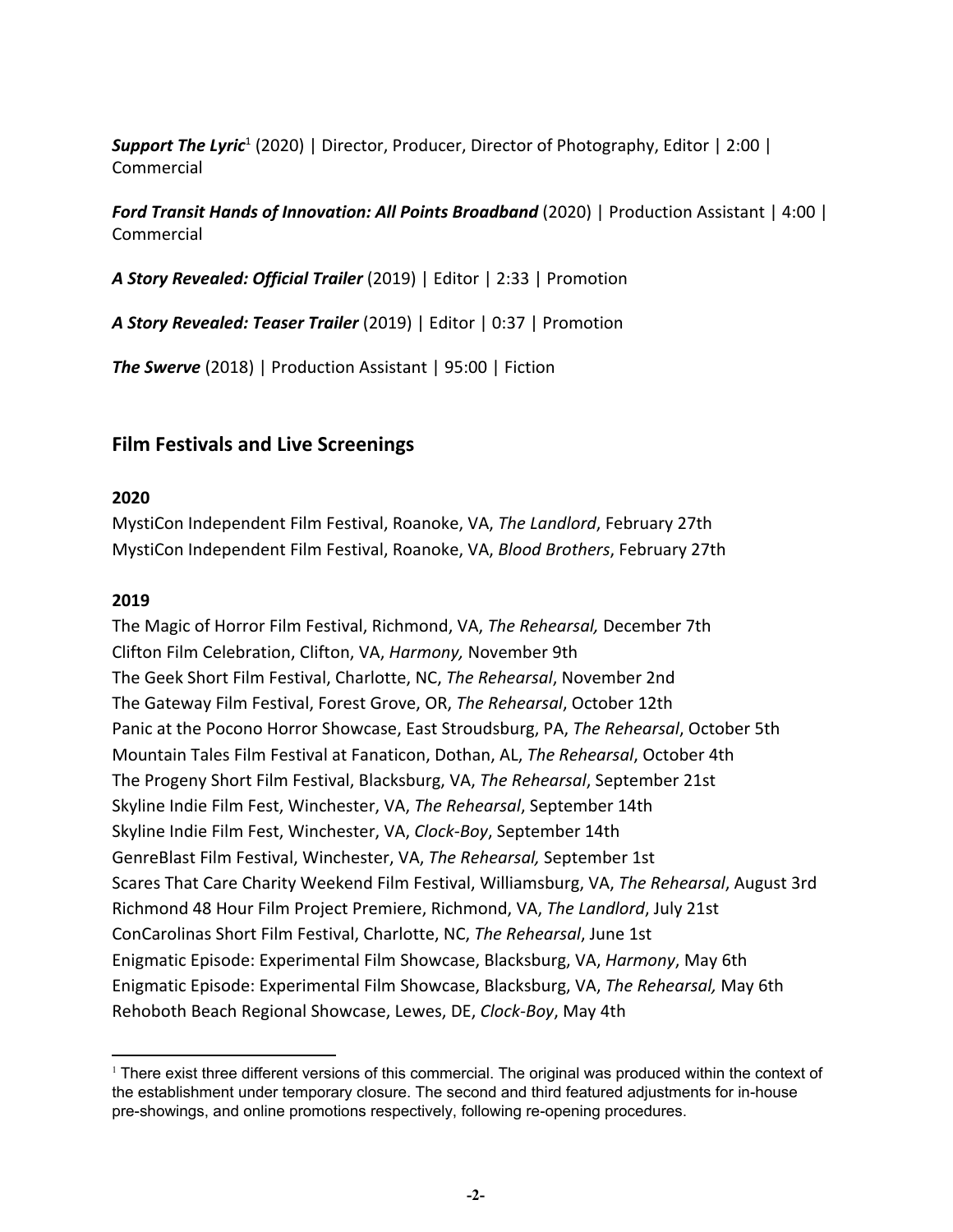The Flamingo Film Festival, Fort Lauderdale, FL, *The Rehearsal*, April 27th The West Virginia Mountaineer Short Film Festival, Morgantown, WV, *The Rehearsal*, April 26th San Bernardino Valley College International Student Film Festival, San Bernardino, CA, *Clock-Boy*, April 26th The Virginia Emerging Filmmaker Festival, Winchester, VA, *Clock-Boy*, April 13th Mountain Tales Film Festival, Enterprise, AL, *Clock-Boy,* April 12th Troy International Film Festival, Troy, AL, *The Rehearsal*, April 11th Troy International Film Festival, Troy, AL, *Clock-Boy*, April 11th FFMM: Montréal Mute Film Festival<sup>2</sup>, Québec, Canada, *Clock-Boy*, March 30th MystiCon Independent Film Festival, Roanoke, VA, *The Rehearsal*, February 23rd Open Window International Film Challenge [February], Kolkata, India, *Harmony*, February 17th Strapless Student Film Festival, Coventry, United Kingdom, *Clock-Boy*, February 7th The Midnight Film Festival, New York, NY, *The Rehearsal*, January 12th

## **2018**

Canada Shorts - Canadian & International Short Film Festival, Saint John, Canada, *Clock-Boy*, Official Selection

Virginia Tech School of Performing Arts Fall Showcase, Blacksburg, VA, *Harmony*, December 4th Stranger Days Independent Film Festival, Charlotte, NC, *The Rehearsal*, November 17th West Coast Horror Film Festival, Los Angeles, CA, *The Rehearsal*, October 26th The Spookfest Film Festival, San Antonio, TX, *The Rehearsal*, October 20th The Gateway Film Festival, Forest Grove, OR, *Clock-Boy*, October 13th F3: Frankly Film Fest, Piqua, OH, *The Rehearsal*, October 6th Twin Tiers International Film Festival, Norwich, NY, *The Rehearsal*, September 8th Motion for Pictures Screening Series, Cary, NC, *Clock-Boy*, September 5th Seattle Transmedia & Independent Film Festival, Seattle, WA, *Clock-Boy*, July 28th Bright Ideas Film Festival, Antioch, CA, *Clock-Boy*, July 14th The Hollywood South Film Festival, Springfield, KY, *The Rehearsal*, July 7th Terminus Conference + Festival, Atlanta, GA, *Clock-Boy*, June 16th The UNO Film Festival, New Orleans, LA, *Clock-Boy*, May 11th The University of Southern Maine Husky Film Fest, Portland, ME, *Clock-Boy*, May 4th Virginia Tech School of Performing Arts Spring Showcase, Blacksburg, VA, *The Rehearsal*, May 1st The Flamingo Film Festival, Fort Lauderdale, FL, *Clock-Boy*, April 28th UPIKE Film & Media Arts Festival, Pikeville, KY, *Clock-Boy*, April 27th

The West Virginia Mountaineer Short Film Festival, Morgantown, WV, *Clock-Boy*, April 14th Out & Loud - Pune International Queer Film Festival, Pune, India, *Essence*, April 8th

<sup>2</sup>Though *Clock-Boy* was officially selected for this festival on September 17th, 2018 for a screening on March 30th, 2019, the event was unexpectedly cancelled on January 23rd, 2019.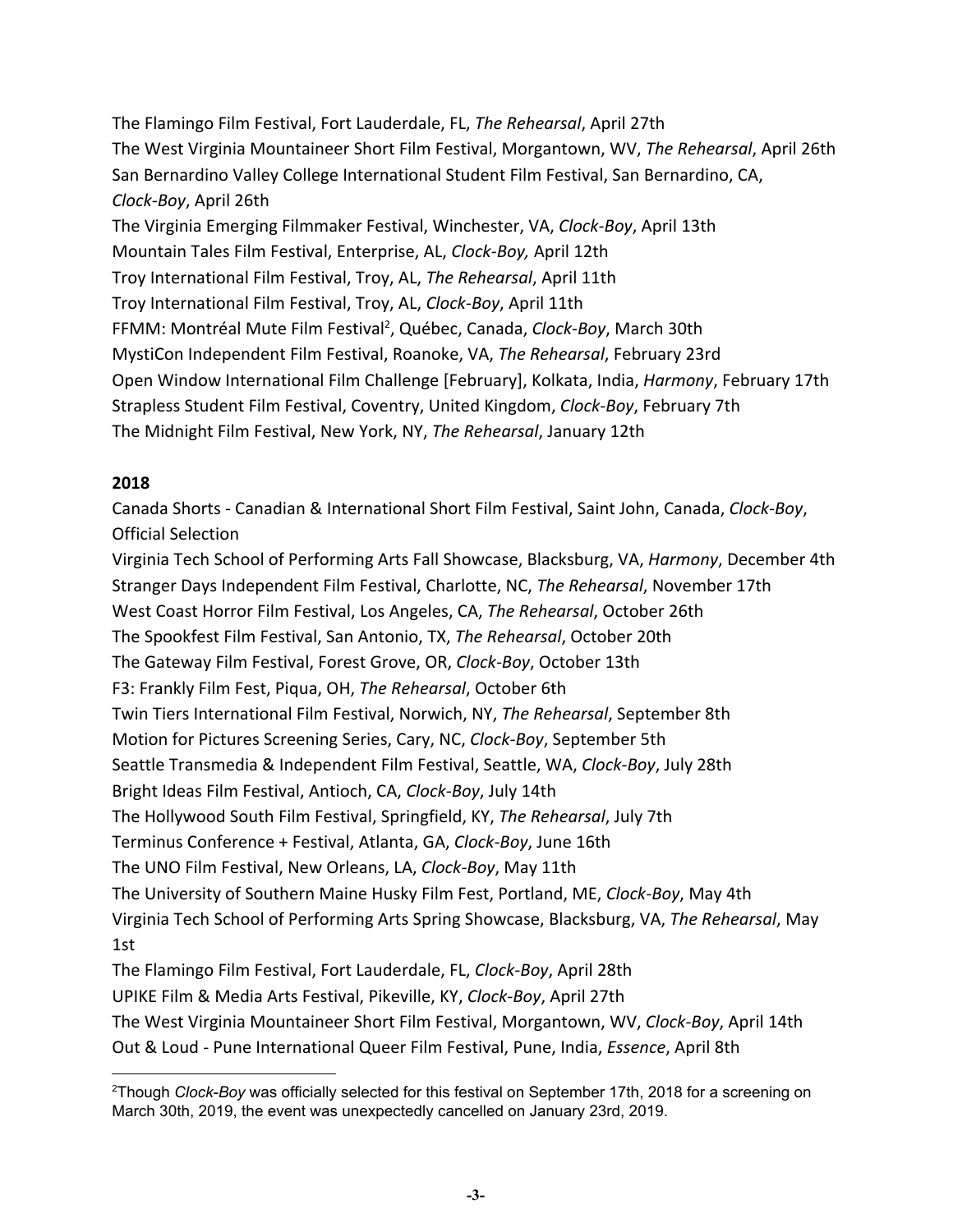The Texas Independent Film Festival, College Station, TX, *Clock-Boy*, February 16th

## **2017**

Virginia Tech School of Performing Arts Fall Showcase, Blacksburg, VA, *Brainstorm*, Dec. 11th Virginia Tech School of Performing Arts Fall Showcase, Blacksburg, VA, *Clock-Boy*, Dec. 11th RVA Filmmakers Showcase, Richmond, VA, *Essence*, November 12th The Chi-Town Multicultural Film Festival, Chicago, IL, *Essence*, November 3rd CampusMovieFest at Virginia Tech Premiere, Blacksburg, VA, *Clock-Boy*, October 11th Progeny Short Film Festival, Blacksburg, VA, *Spark*, September 16th Progeny Short Film Festival, Blacksburg, VA, *Essence*, September 16th The Queerbee LGBT Film Festival, London, United Kingdom, *Spark*, September 15th Direct Short Online Film Festival [August], Online Event, *Essence*, Official Selection Direct Monthly Online Film Festival [August], Online Event, *Essence*, Official Selection Macoproject Online Shorts Festival [August], Online Event, *Essence*, Official Selection Virginia Tech School of Performing Arts Spring Showcase, Blacksburg, VA, *Spark*, May 1st Virginia Tech School of Performing Arts Spring Showcase, Blacksburg, VA, *Essence*, May 1st

## **2016**

Virginia Tech School of Performing Arts Fall Showcase, Blacksburg, VA, *Momentous*, Dec. 5th

## **2014**

The Honey Locust Short Film Night, Blacksburg, VA, *A Grey World*, October 15th CampusMovieFest at Virginia Tech Premiere, Blacksburg, VA, *A Grey World*, October 8th

## **Awards and Honors**

## **2020**

Best Horror Comedy, MystiCon Independent Film Festival, Roanoke, VA, *Blood Brothers*

## **2019**

Best Actor (Jackson Tindall), The Magic of Horror Film Festival, Richmond, VA, *The Rehearsal* Honorable Mention, Experimental Forum, Los Angeles, CA, *Harmony* Best Actor (Jackson Tindall), ConCarolinas Short Film Festival, Charlotte, NC, *The Rehearsal* Best Editing, The Flamingo Film Festival, Fort Lauderdale, FL, *The Rehearsal* Best Undergraduate Short, Mountain Tales Film Festival, Enterprise, AL, *Clock-Boy* Fall 2018 Dean's List Academic Distinction, Virginia Tech, Student Recognition

**2018**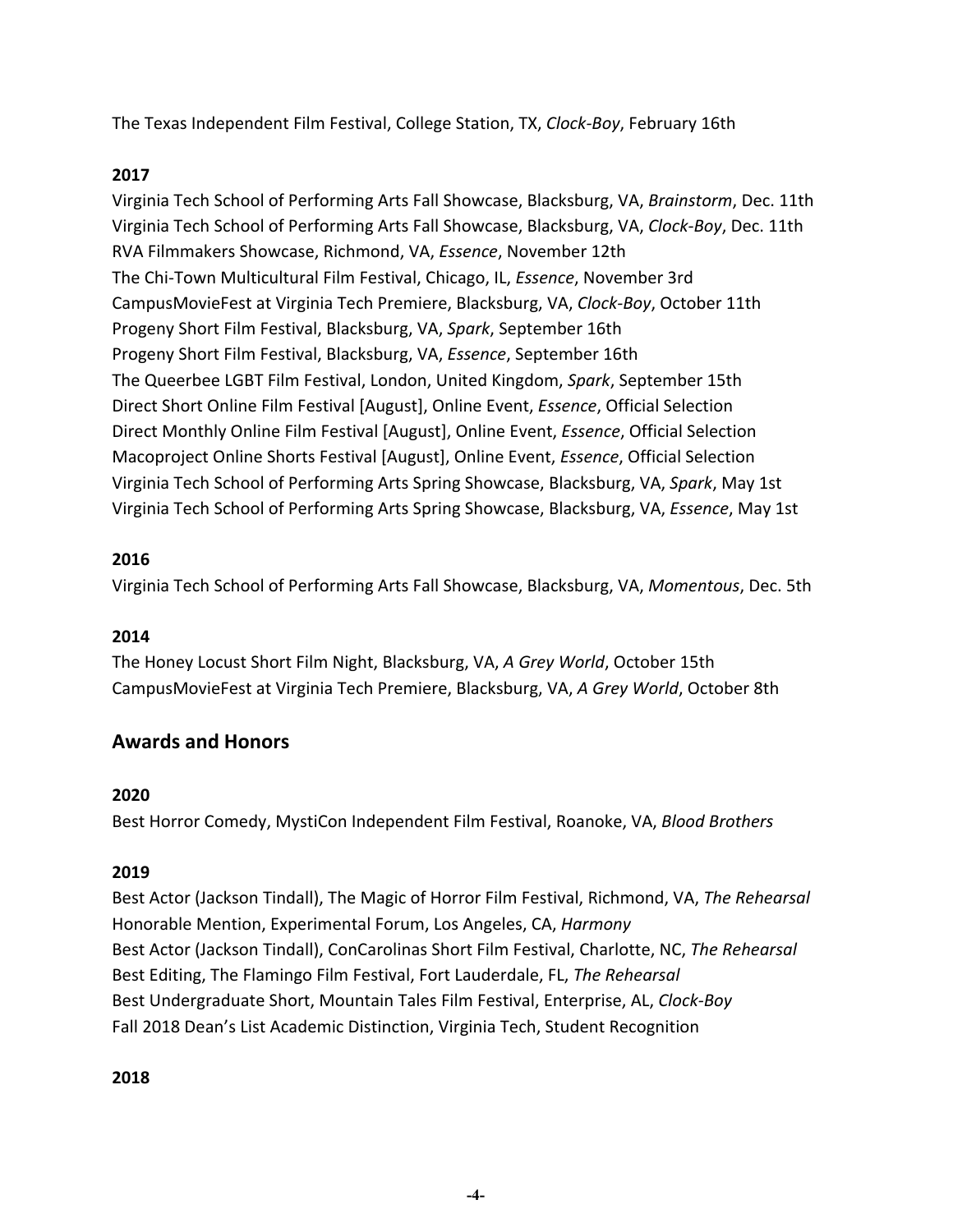Award of Merit, Canada Shorts - Canadian & International Short Film Festival, Saint John, Canada, *Clock-Boy*

CMF 2017-2018 Top 25, CampusMovieFest, Online Recognition + Amazon Prime Distribution, *Clock-Boy*

Honorable Mention, Experimental Forum, Los Angeles, CA, *Clock-Boy*

Spring 2018 Dean's List Academic Distinction, Virginia Tech, Student Recognition

Best Short Film, Virginia Tech Theatre & Cinema Student Awards, Peer Recognition, *Clock-Boy*

Best Experimental Film, The University of Southern Maine Husky Film Fest, Portland, ME, *Clock-Boy*

Prince-Dukore Award for Excellence in Cinema & Theatre Scholarship, Virginia Tech, Student Recognition

CMF Mystery/Thriller Staff Pick, CampusMovieFest, Online Recognition, *Clock-Boy* Fall 2017 Dean's List Academic Distinction, Virginia Tech, Student Recognition

## **2017**

CMF Jury Award, CampusMovieFest at Virginia Tech, Blacksburg, VA, *Clock-Boy* Silver Tripod Award for Best Directing, CampusMovieFest at Virginia Tech, Blacksburg, VA, *Clock-Boy*

Silver Tripod Award for Best Sound, CampusMovieFest at Virginia Tech, Blacksburg, VA, *Clock-Boy*

Audience Award, Progeny Short Film Festival, Blacksburg, VA, *Spark* Spring 2017 Dean's List Academic Distinction, Virginia Tech, Student Recognition Best Short Film, Direct Short Online Film Festival [August], Online Event, *Essence* Best LGBT Film, Direct Short Online Film Festival [August], Online Event, *Essence* Best Student Film, Direct Monthly Online Film Festival [August], Online Event, *Essence*

Best Drama, Macoproject Online Shorts Festival [August], Online Event, *Essence* Fall 2016 Dean's List Academic Distinction, Virginia Tech, Student Recognition

## **Finalists, Semi-Finalists, and Nominations**

## **2019**

Nominated, Best in Show, The Geek Short Film Festival, *The Rehearsal* Nominated, Best Actor (Jackson Tindall), GenreBlast Film Festival, *The Rehearsal* Nominated, Best Virginia Short Film, GenreBlast Film Festival, *The Rehearsal* Nominated, Best Art Direction, The Flamingo Film Festival, *The Rehearsal* Nominated, Best Sound Design, The Flamingo Film Festival, *The Rehearsal* Nominated, Undergraduate Prize in Creative Nonfiction, Virginia Tech, Faculty Nomination

## **2018**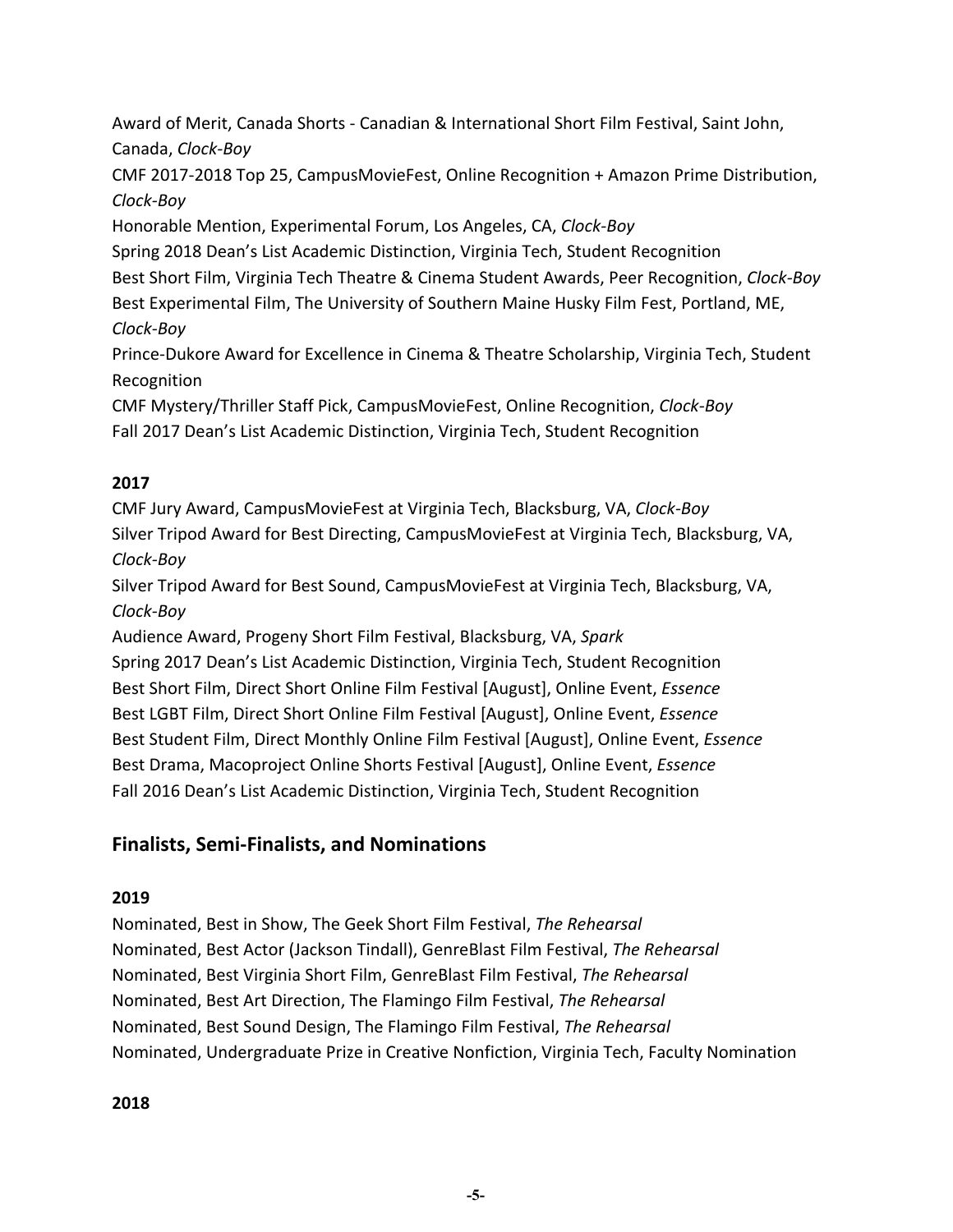Nominated, Best Student Film, Twin Tiers International Film Festival, *The Rehearsal* Nominated, Golden Tripod Award for Best Sound, Terminus Conference + Festival, *Clock-Boy* Nominated, Best Editing, The Flamingo Film Festival, *Clock-Boy* Nominated, Undergraduate Prize in Fiction, Virginia Tech, Faculty Nomination Finalist, Best Actor (Andrew Schurr), AltFF Alternative Film Festival [Spring], *Clock-Boy* Finalist, Best Score, Los Angeles CineFest [January], *Clock-Boy*

## **2017**

Campus Finalist, CampusMovieFest at Virginia Tech, *Clock-Boy* Online Finalist, Aab International Film Festival [August], *Essence* Semi-Finalist, Oniros Film Awards [August], *Essence*

## **2014**

Campus Finalist, CampusMovieFest at Virginia Tech, *A Grey World*

## **Panel Presentations**

## **2020**

Panel Member, *Breaking Imposter Syndrome<sup>3</sup>*, ConCarolinas Independent Film Festival, May 24 Moderator, *Crafting Your Success in Film<sup>2</sup>*, ConCarolinas Independent Film Festival, May 20 Panel Member, *Screenwriting: Ideas into Film<sup>2</sup>*, ConCarolinas Independent Film Festival, May 17 Moderator, *Mistakes Were Made: Our Biggest Blunders in Filmmaking*, ConCarolinas Independent Film Festival, May 10

Moderator, *Films About Fans: Blinded By the Light,* Moss Arts Center Virtual Chats, May 8 Moderator, *Crafting Your Success in Film*, Mysticon Independent Film Festival, February 29 Panel Member, *LGBTQ+ in Fiction*, Mysticon Independent Film Festival, February 29 Panel Member, *Bringing Horror Out of the Darkness*, Mysticon Independent Film Festival, February 28

Panel Member, *Evil in Writing*, Mysticon Independent Film Festival, February 28 Panel Member, *Character Development & Inspiration*, Mysticon Independent Film Festival, February 28

## **2019**

Panel Member, *Parallel Story Structure in Film*, Mysticon Independent Film Festival, February 23 Panel Member, *The Ins and Outs of Editing,* Mysticon Independent Film Festival, February 22

<sup>&</sup>lt;sup>3</sup> Though scheduled to participate on this panel, the COVID-19 pandemic switched the event to an online format, which in turn, caused an abrupt schedule shift and other logistical obstacles, unfortunately hindering my ability to contribute to all of my assigned ConCarolinas panels, with the exception of one.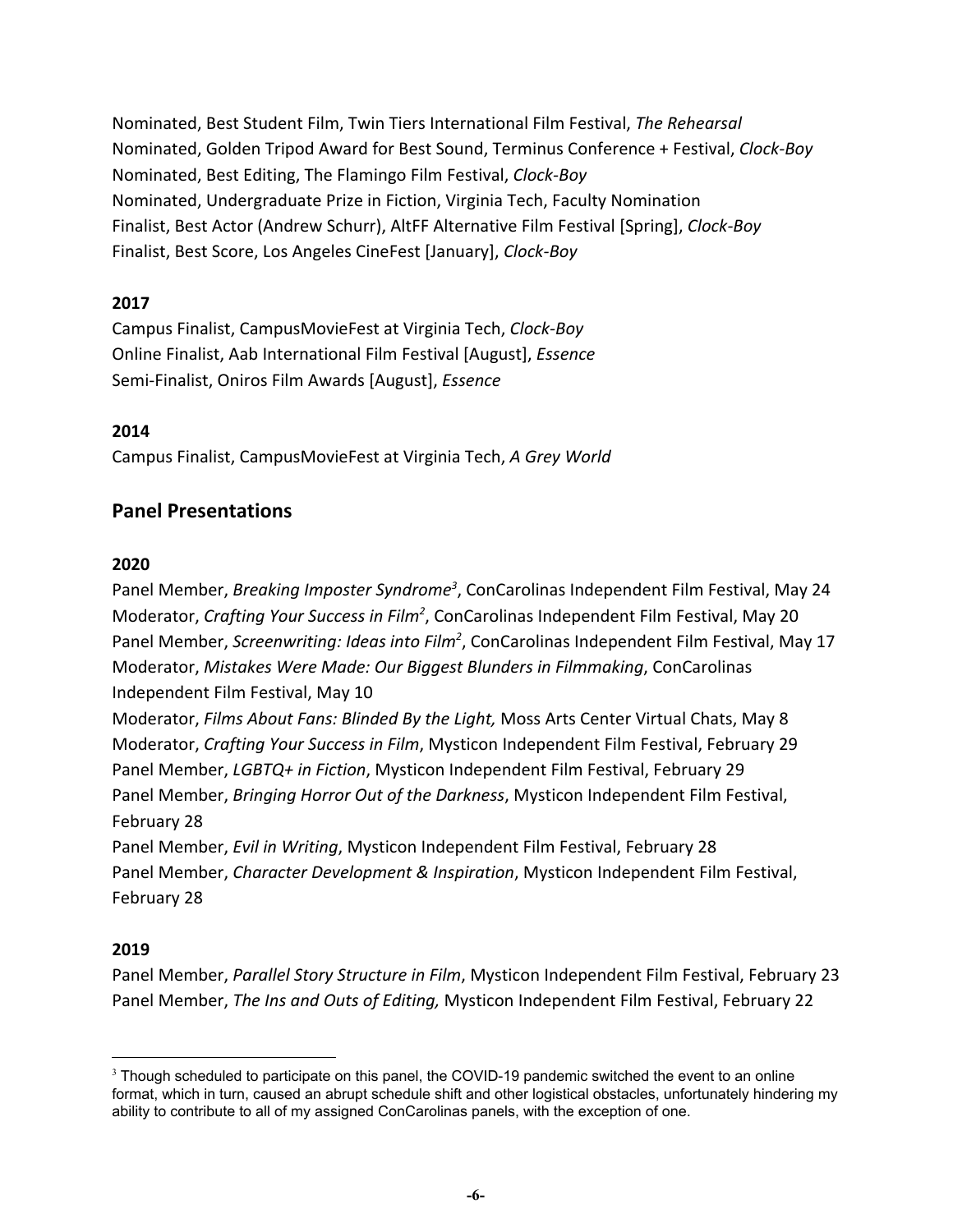## **Film Festival Experience**

## **2019**

Festival Screener, Orlando International Film Festival (October 2019 - March 2020) Festival Consultant, Progeny Short Film Festival (March 2019 - September 2019)

## **2018**

Festival Director, Progeny Short Film Festival (January 2018 - October 2018)

## **Music Production**

## **2020**

Producer, Art Director, Technical Editor, A Story Revealed: Original Motion Picture Score, February 14

## **Publications**

## **2019**

*To the End*, Mangrove Literary Journal, University of Miami, April 2019

## **Theatre Work**

## **2020**

Pusher Crew, Broadway on Tour, **Finding Neverland: The Musical<sup>4</sup>,** Moss Arts Center, Midway Production Services LLC, March 18 Pusher Crew, Broadway on Tour: Marsha Norman's *The Color Purple*, Moss Arts Center, Midway Production Services LLC, February 13

## **2018**

Director [Excerpt], Lillian Hellman's *The Children's Hour*, Virginia Tech, School of Performing Arts, November 13

Costume Shop Construction Crew, Oscar Wilde's *The Importance of Being Earnest*, Virginia Tech, School of Performing Arts, April 18-21

Costume Shop Construction Crew, Alison Bechdel's *Fun Home*, Virginia Tech, School of Performing Arts, February 20-28

## **2017**

Set Build Crew, Ping Chong's *Nosferatu*, Virginia Tech, School of Performing Arts, November 7-15

<sup>4</sup> This event was ultimately cancelled as a result of the COVID-19 pandemic.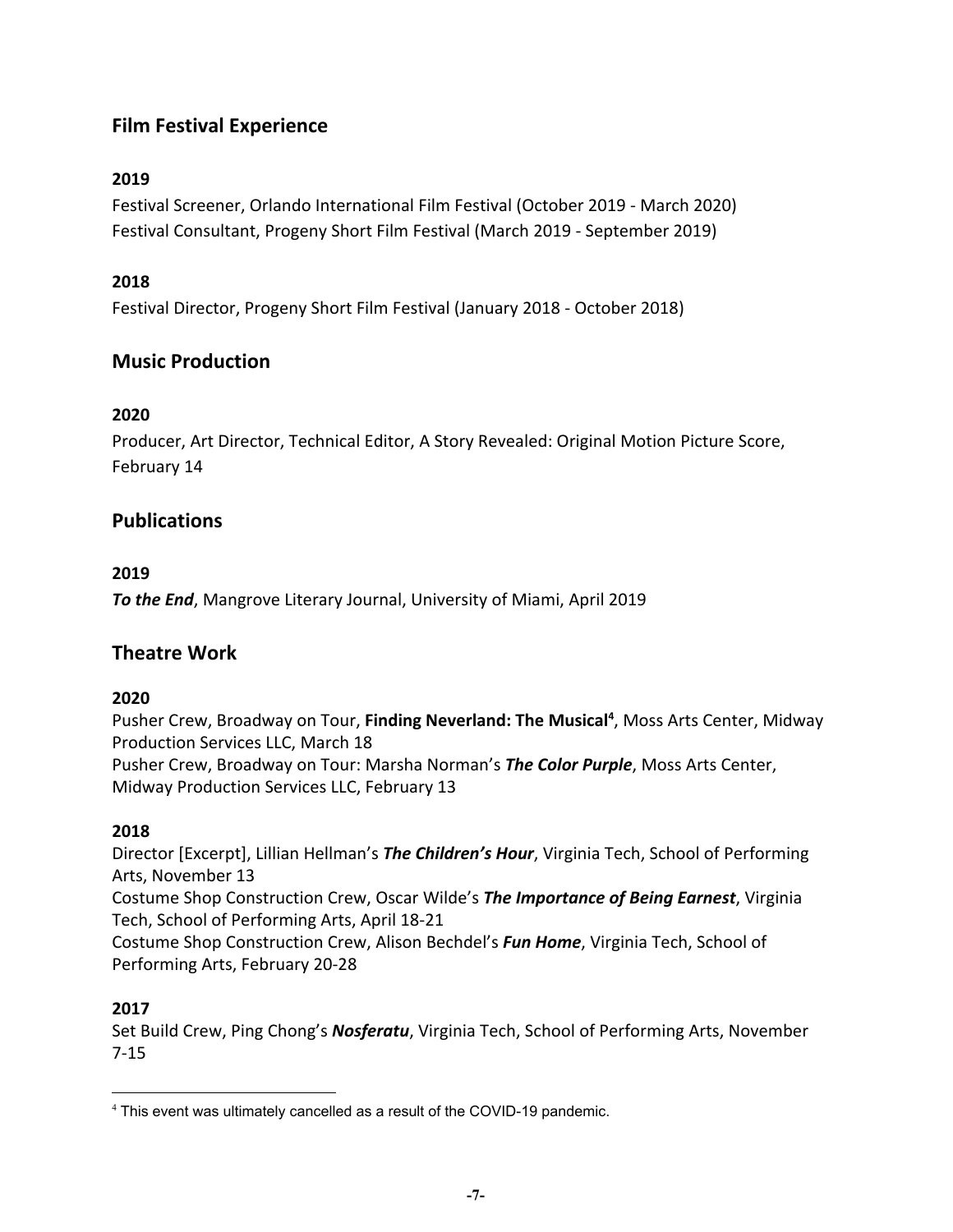Projections Designer, Set Build Crew, Lisa Loomer's *Distracted*, Virginia Tech, School of Performing Arts, October 3-8 Projections Operator, Noah Haidle's *Mr. Marmalade*, Virginia Tech, School of Performing Arts, February 21-28

## **General Experience**

## **Moss Arts Center**, Blacksburg, VA (August, 2016 - August, 2020)

Assistant Building Manager | Usher Leader | Box Office Leader | Gallery Attendant

- Serve as on-duty House Manager during public performances, responsible for emergency preparedness and response, conflict resolution and mitigation, supervision and training of ushers, house appearance and aesthetics, policy interpretation and enforcement, while exercising sound judgment and providing exceptional customer service.
- Serve as on-duty Facility Manager, responsible for complete facility safety and security, while also assisting with lobby setups, production needs, and event organization as needed.
- Serve as on-duty Box Office Manager, responsible for ticket purchases and refunds, payment security, and help-desk information, ensuring patron convenience and satisfaction.

**2018 Progeny Short Film Festival**, Blacksburg, VA (January, 2018 - October, 2018) Festival Director

- Plan and execute the annual community event, leading a team of students and volunteers.
- Coordinate with external services, such as photographers, judges, graphic designers, main venue and post-show reception management, catering, and marketing, with efficiency and authority.
- Facilitate all official communication via email, social media, phone and in-person meetings, with respect to both internal organization and public presentation.
- Develop, review, and revise budget allocations, promotional materials, and supply proposals, processing necessary payments, and monitoring the status of shipping and assembly.
- Lead screening, selection, and training of volunteer candidates to work the event.
- Assist with screening and preliminary selection of festival submissions.

**For Your Entertainment (FYE)**, Glen Allen, VA (June, 2014 - July, 2016)

Senior Assistant Manager | Junior Assistant Manager | Sales Associate

- Serve as on-duty Store Manager, supervising employee training, sales etiquette and performance, in addition to store project and task delegations, at times the sole contact for customer engagement on a typical shift.
- Responsible for facilitating last minute schedule changes, maintaining confidentiality of sensitive information.
- Attend district conference calls, assessing and suggesting relevant logistical improvements.

● Ensure proper maintenance and security of store deposits, products, and appliances.

## **Virginia Tech School of Performing Arts**, Blacksburg, VA (August, 2018 - December, 2018) Theatre & Cinema Peer Mentor

- Advise Virginia Tech students with artistic pursuits, both in and out of scheduled class times.
- Exemplify standards of mutual respect for group-oriented, cross-disciplinary arts leadership.
- Assist in the planning and organization of weekly activities and assignments with instructor.

## **Relevant Undergraduate Course Work**

All courses completed at Virginia Tech. Parentheses indicate credit hours.

## **Cinema Production (9)**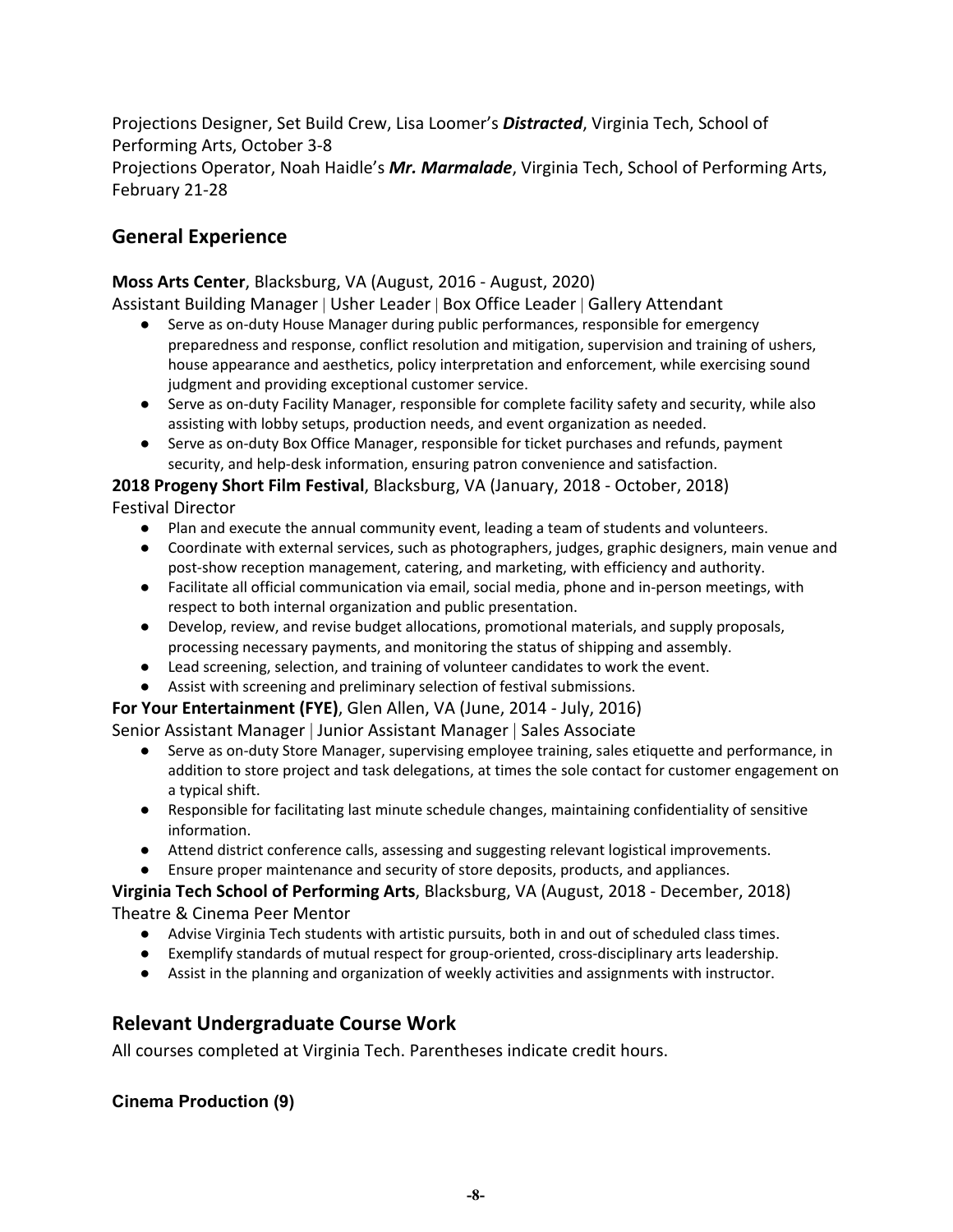CINE 2064: Intro to Cinema Production (3) CINE 3214: Fiction Cinema Production (3) CINE 3184: Writing & Directing for Film (3)

#### **Cinema Studies (33)**

CINE 2054: Introduction to Cinema (3) CINE 3514: Cinema Genres: The Horror Film (3) CINE 3524: The Cinema Director: Kurosawa & Ford (3) CINE 3524: The Cinema Director: Chaplin & Hitchcock<sup>5</sup> (3) CINE 3534: Avant-Garde & Experimental Cinema $<sup>6</sup>$  (3)</sup> CINE 3544: African American Image in Film<sup>3</sup> (3) CINE 4084: Cinema History (3) CINE 4144: Cinema Topics: American Indians in Cinema (3) CINE 4144: Cinema Topics: Documenting the Sixties (3) CINE 4144: Cinema Topics: Documentary Cinema History<sup>3</sup> (3) CINE 4534: Underground Cinema and Culture<sup>7</sup> (3)

## **Theatre Studies (24)**

TA 2014: Introduction to Theatre (3) TA 2104: Fundamentals of Theatre & Production (3) TA 2114: Script Analysis (3) TA 2134: Acting Lab (3) TA 2135: Theatre Design Lab (3) TA 3105: History of Drama and Theatre [1/2] (3) TA 3106: History of Drama and Theatre [2/2] (3) TA 4315: Directing (3)

## **Theatre & Cinema Production Labs (6)**

TA 3014: Costume Shop (1) TA 3014: Scene Shop (1) TA 3014: Projections Designer (1) TA 3014: Projections Operator (1) TA 3014: Progeny Short Film Festival Director (2)

## **English Studies (27)**

ENGL 1106: First-Year Writing (3) ENGL 2064: Intro to Critical Reading (3)

 $5$  The first of three complete courses I completed, the semester following my graduation, courtesy of the professor, for additional voluntary education.

<sup>6</sup> Technically considered a film *studies* course, as opposed to production. However, this professor allows his students to work on a short film throughout the semester, in place of a final exam. I submitted *The Rehearsal* for this class.

 $<sup>7</sup>$  Another film studies course in which we were allowed to create a short film, as opposed to a comprehensive</sup> final exam. I submitted *Harmony* for this course.